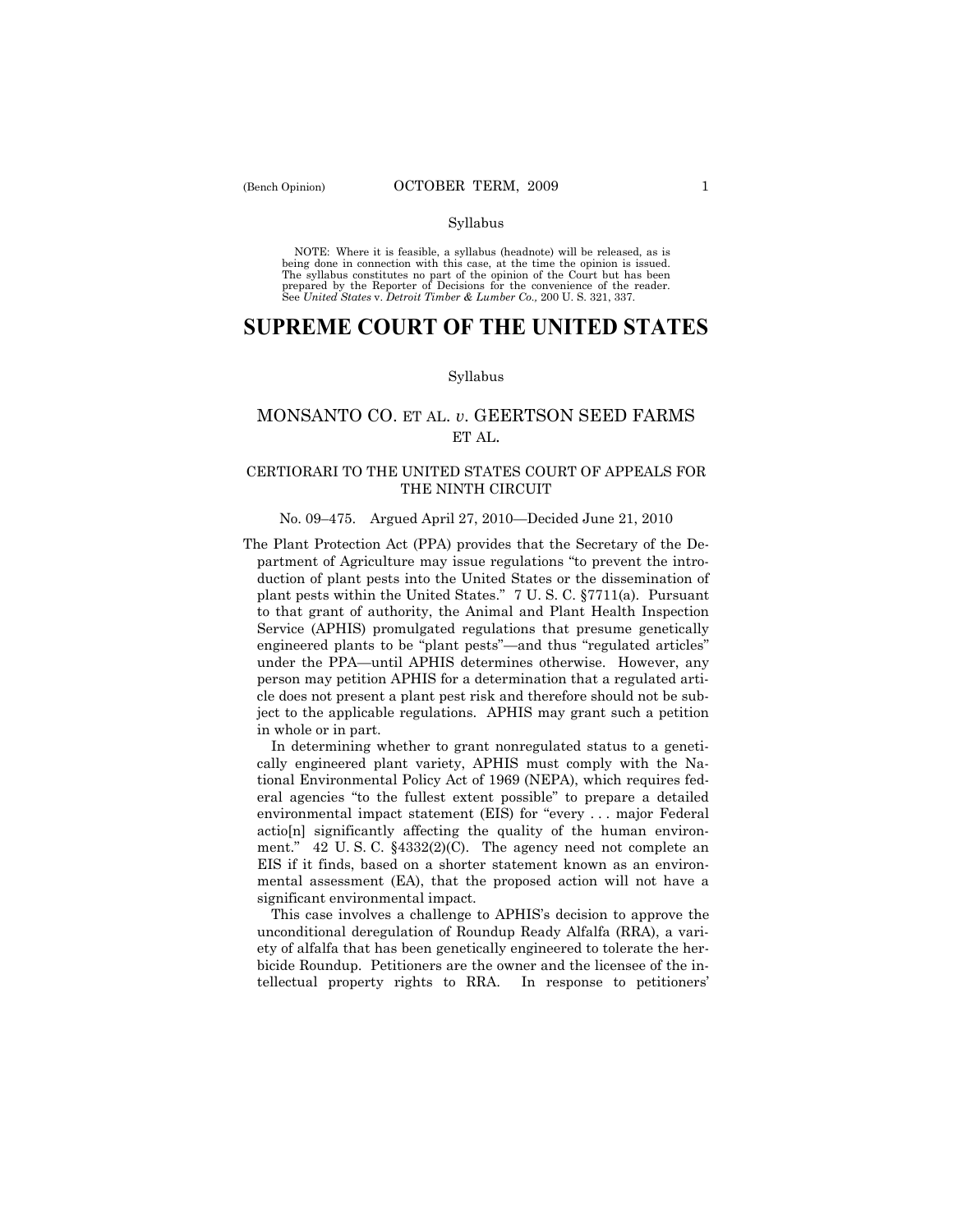deregulation request, APHIS prepared a draft EA and solicited public comments on its proposed course of action. Based on its EA and the comments submitted, the agency determined that the introduction of RRA would not have any significant adverse impact on the environment. Accordingly, APHIS decided to deregulate RRA unconditionally and without preparing an EIS. Respondents, conventional alfalfa growers and environmental groups, filed this action challenging that decision on the ground that it violated NEPA and other federal laws. The District Court held, *inter alia,* that APHIS violated NEPA when it deregulated RRA without first completing a detailed EIS. To remedy that violation, the court vacated the agency's decision completely deregulating RRA; enjoined APHIS from deregulating RRA, in whole or in part, pending completion of the EIS; and entered a nationwide permanent injunction prohibiting almost all future planting of RRA during the pendency of the EIS process. Petitioners and the Government appealed, challenging the scope of the relief granted but not disputing that APHIS's deregulation decision violated NEPA. The Ninth Circuit affirmed, concluding, among other things, that the District Court had not abused its discretion in rejecting APHIS's proposed mitigation measures in favor of a broader injunction.

#### *Held:*

 1. Respondents have standing to seek injunctive relief, and petitioners have standing to seek this Court's review of the Ninth Circuit's judgment affirming the entry of such relief. Pp. 7–14.

 (a) Petitioners have constitutional standing to seek review here. Article III standing requires an injury that is (i) concrete, particularized, and actual or imminent, (ii) fairly traceable to the challenged action, and (iii) redressable by a favorable ruling. See *Horne* v. *Flores*, 557 U. S. \_\_\_, \_\_\_. Petitioners satisfy all three criteria. Petitioners are injured by their inability to sell or license RRA to prospective customers until APHIS completes the EIS. Because that injury is caused by the very remedial order that petitioners challenge on appeal, it would be redressed by a favorable ruling from this Court. Respondents nevertheless contend that petitioners lack standing because their complained-of injury is independently caused by a part of the District Court's order that petitioners failed to challenge, the vacatur of APHIS's deregulation decision. That argument fails for two independent reasons. First, one of the main disputes between the parties throughout this litigation has been whether the District Court should have adopted APHIS's proposed judgment, which would have *replaced* the vacated deregulation decision with an order expressly authorizing the continued sale and planting of RRA. Accordingly, if the District Court had adopted APHIS's proposed judgment, there would still be authority for the continued sale of RRA notwith-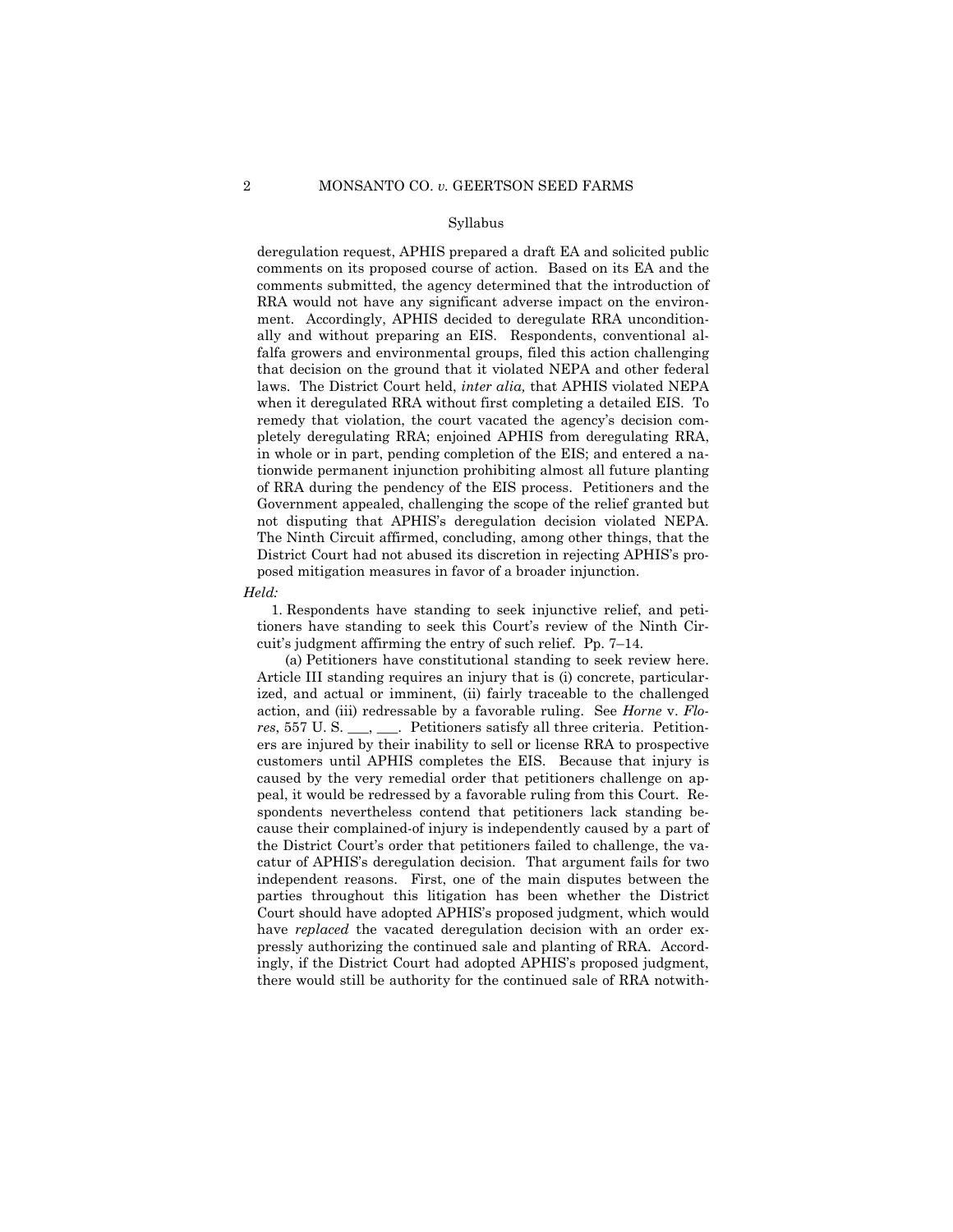standing the District Court's vacatur, because there would, in effect, be a new deregulation decision. Second, petitioners in any case have standing to challenge the part of the District Court's order enjoining a partial deregulation. Respondents focus their argument on the part of the judgment that enjoins planting, but the judgment also states that before granting the deregulation petition, even in part, the agency must prepare an EIS. That part of the judgment inflicts an injury not also caused by the vacatur. Pp. 7–11.

 (b) Respondents have constitutional standing to seek injunctive relief from the complete deregulation order at issue here. The Court disagrees with petitioners' argument that respondents have failed to show that any of them is likely to suffer a constitutionally cognizable injury absent injunctive relief. The District Court found that respondent farmers had established a reasonable probability that their conventional alfalfa crops would be infected with the engineered Roundup Ready gene if RRA were completely deregulated. A substantial risk of such gene flow injures respondents in several ways that are sufficiently concrete to satisfy the injury-in-fact prong of the constitutional standing analysis. Moreover, those harms are readily attributable to APHIS's deregulation decision, which gives rise to a significant risk of gene flow to non-genetically-engineered alfalfa varieties. Finally, a judicial order prohibiting the planting or deregulation of all or some genetically engineered alfalfa would redress respondents' injuries by eliminating or minimizing the risk of gene flow to their crops. Pp. 11–14.

 2. The District Court abused its discretion in enjoining APHIS from effecting a partial deregulation and in prohibiting the planting of RRA pending the agency's completion of its detailed environmental review. Pp. 14–22.

 (a) Because petitioners and the Government do not argue otherwise, the Court assumes without deciding that the District Court acted lawfully in vacating the agency's decision to completely deregulate RRA. The Court therefore addresses only the injunction prohibiting APHIS from deregulating RRA pending completion of the EIS, and the nationwide injunction prohibiting almost all RRA planting during the pendency of the EIS process. P. 14.

 (b) Before a court may grant a permanent injunction, the plaintiff must satisfy a four-factor test, demonstrating: "(1) that it has suffered an irreparable injury; (2) that remedies available at law, such as monetary damages, are inadequate to compensate for that injury; (3) that, considering the balance of hardships between the plaintiff and defendant, a remedy in equity is warranted; and (4) that the public interest would not be disserved by a permanent injunction." *eBay Inc.* v. *MercExchange, L. L. C.*, 547 U. S. 388, 391. This test fully ap-